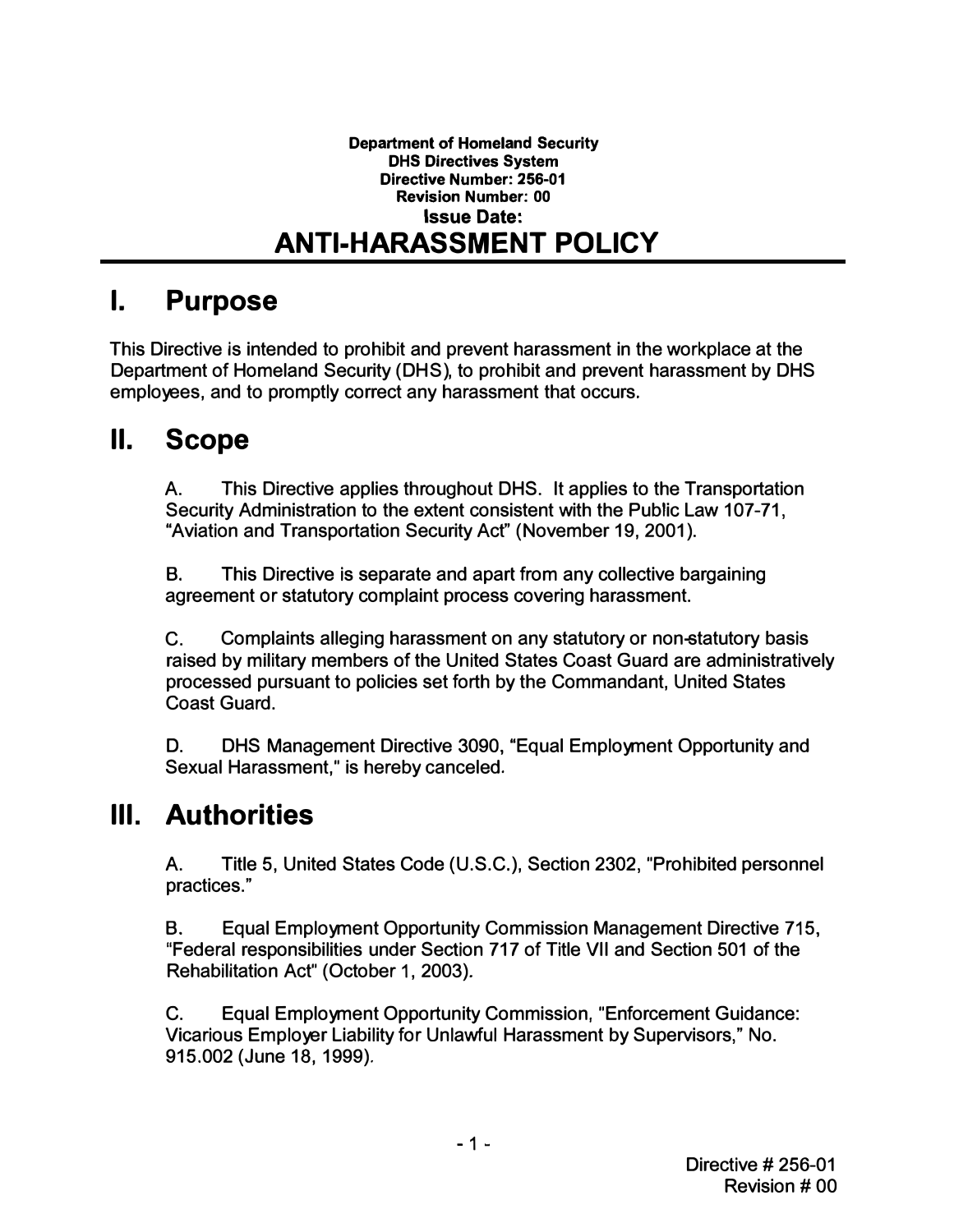# IV. Responsibilities

A. The **Officer for Civil Rights and Civil Liberties** implements the policies in this Directive.

B. The **DHS Chief Human Capital Officer** coordinates with the Officer for Civil Rights and Civil Liberties regarding personnel matters affected by this policy.

C. The **DHS Component heads** ensure compliance with this Directive and the DHS anti-harassment policy throughout their Component, and by all employees of their Component.

D. All employees abide by the DHS anti-harassment policy, create a work environment that is free from harassment and promptly report any incidents of harassment. All employees are expected to promptly report any suspected retaliation for making a complaint or helping another employee make a complaint, participating in an inquiry into potential violations of this antiharassment policy, or opposing unlawful discrimination or harassment.

# V. Policy

A. It is the policy of DHS to maintain a work environment free from harassment on the basis of an individual's race, color, religion, sex, sexual orientation, national origin, age, disability, marital status, parental status, political affiliation or any other basis protected by law.

B. Prohibited harassment includes, but is not limited to, unwelcome conduct, whether verbal, nonverbal, or physical, that has the purpose or effect of unreasonably interfering with an individual's work performance or creating an intimidating, offensive, or hostile environment as a result of the individual's race, color, religion, sex, sexual orientation, national origin, age, disability, marital status, parental status, political affiliation or any other basis protected by law. Among the types of unwelcome conduct prohibited by this policy are epithets, slurs, stereotyping, intimidating acts, and the circulation or posting of written or graphic materials that show hostility toward individuals because of their protected status. Acts of physical violence, and actual, implied, or veiled threats of violence, are forms of prohibited harassment. Any form or manner of threatening or provoking remarks or threatening gestures in the workplace is prohibited. DHS prohibits harassment even if does not rise to the level of actionable harassment under the law. Although a single utterance or act may not rise to a level that may be actionable under the law, it still has no place at DHS. This policy prohibits harassment by or of any employee, supervisor, manager, contractor, vendor, applicant, or other individual with whom DHS employees come into contact by virtue of their work for DHS. DHS's full anti-harassment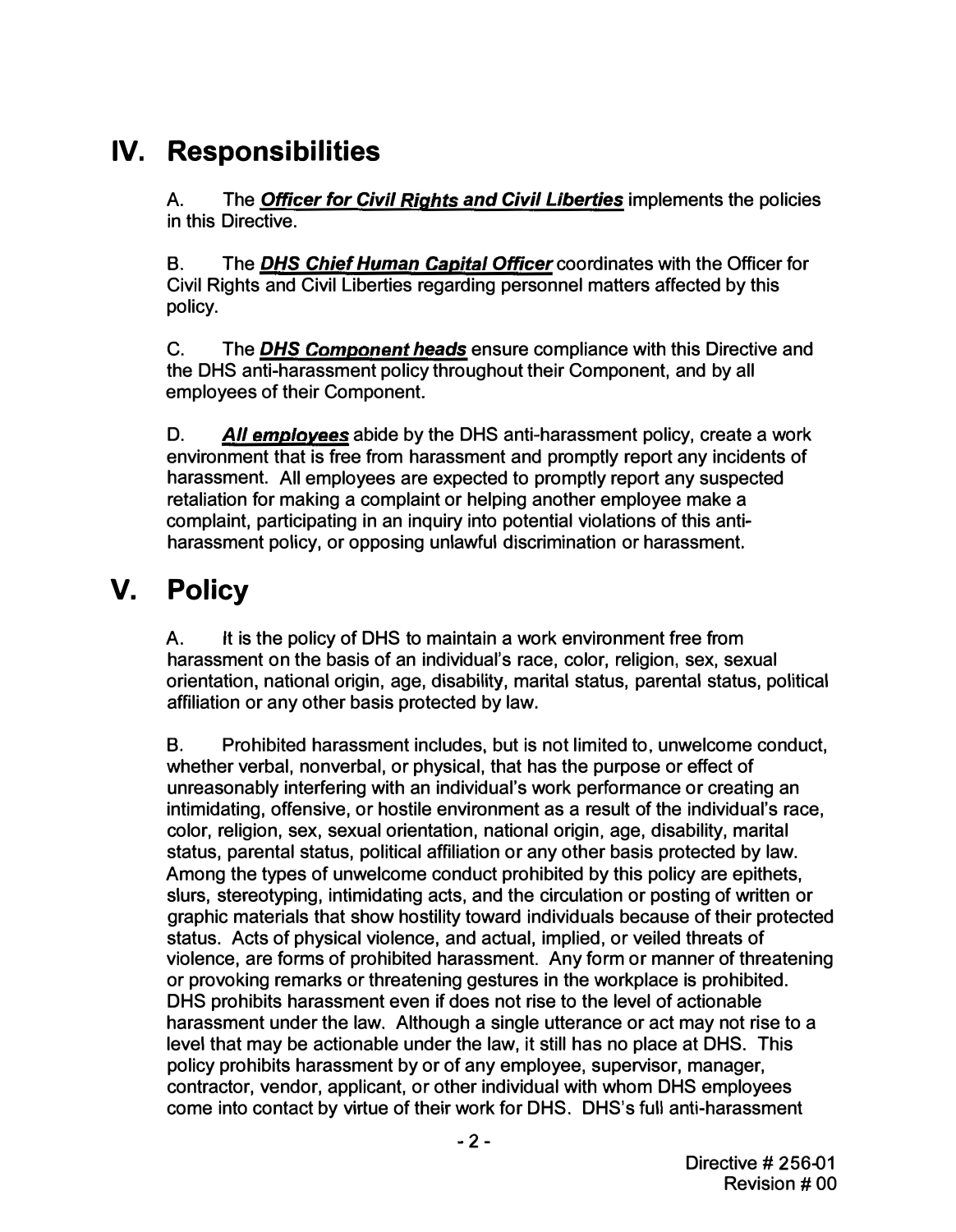policy is attached as Attachment 1 and is available to all employees in hardcopy form at their servicing Component Equal Employment Opportunity (EEO) or Civil Rights Office, as well as electronically on their servicing Component website.

C. Sexual harassment is a form of prohibited harassment. Harassing conduct is often, but not always, sexual in nature. DHS's policy forbids harassment based on gender regardless of whether the offensive conduct is sexual in nature or whether the individual engaged in harassment and the individual being harassed are of the same sex. Unwelcome sexual advances, requests for sexual favors, and other verbal, nonverbal or physical conduct based on sex (whether or not it is sexual in nature) constitute sexual harassment when:

1. Submission to such conduct is either an explicit or implicit term or condition of employment;

2. Submission to or rejection of the conduct is used as a basis for making employment decisions; or

3. The conduct has the purpose or effect of unreasonably interfering with an individual's work performance or creates an intimidating, offensive, or hostile environment.

D. Any person who believes that he or she has been subjected to, or has been a witness to, harassment in violation of this policy reports the matter promptly pursuant to procedures established by the Component.

E. Reports of harassment are kept confidential to the fullest extent possible. DHS does not tolerate retaliation against an employee for reporting harassment or assisting another individual to report harassment, participating in an inquiry into a report of harassment, or opposing discrimination or harassment. Any person who believes he or she has been subject to retaliation should use the same reporting procedures as for complaints of harassment. Reports of harassment are addressed through an appropriate prompt, thorough, and impartial investigation. DHS takes prompt corrective action when it determines that harassment has occurred. Any employee found to have engaged in harassment may be subject to disciplinary action, up to and including removal.

F. The Operational Components, the Federal Law Enforcement Training Center (FLETC), and the Office of Inspector General (OIG) develop procedures for filing, addressing, and investigating reports of harassment for their respective employees. The anti-harassment policy and these procedures are posted in a conspicuous location on the Component's intranet, or for employees who do not have access to the intranet, in a physical location accessible by those employees (posting in a conspicuous physical location does not apply outside DHS spaces) .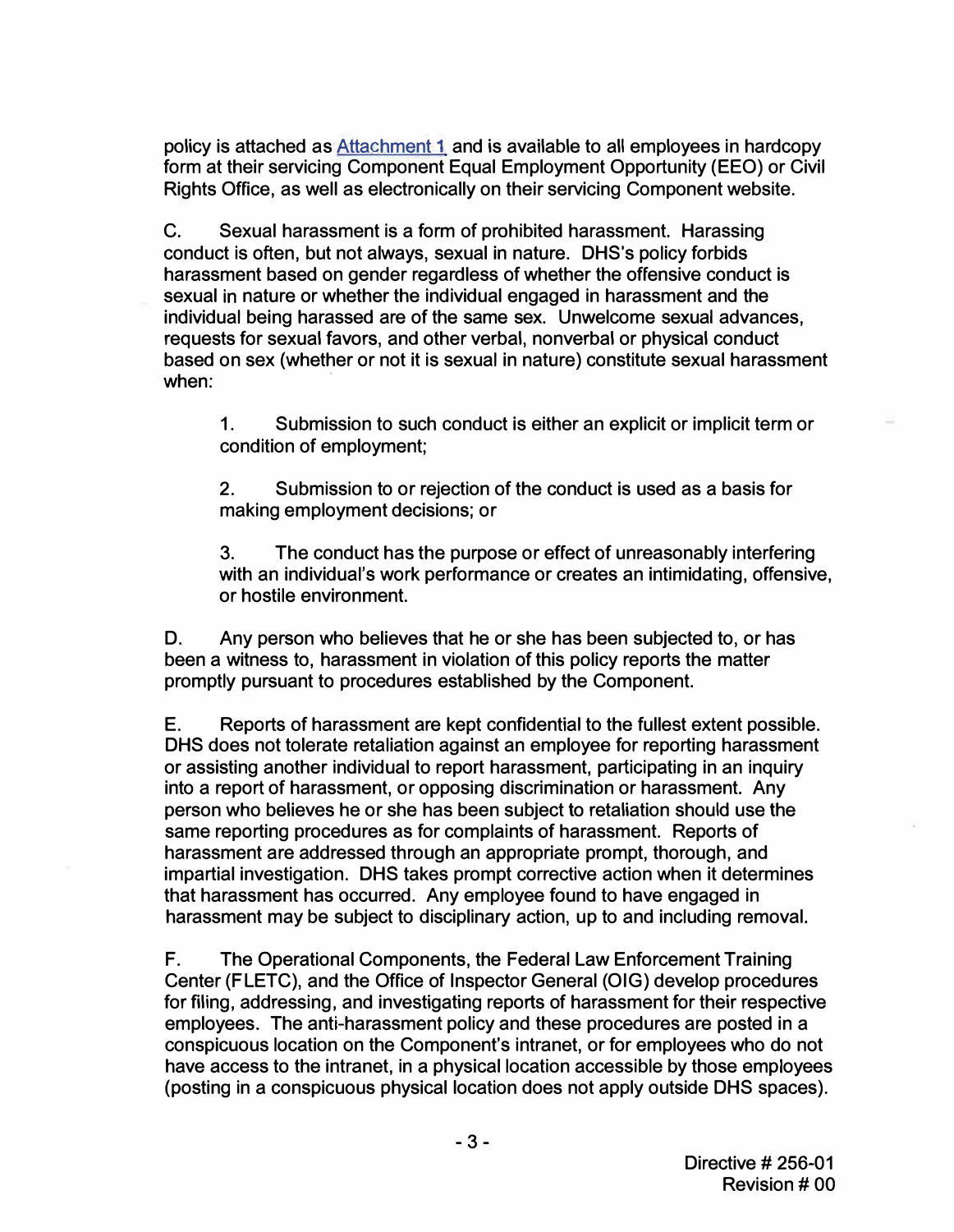G. The Office for Civil Rights and Civil Liberties develops procedures for filing, addressing, and investigating reports of harassment for the Office of the Secretary and the Support Components (except FLETC and OIG). The antiharassment policy and these procedures are posted in a conspicuous place on the DHS intranet, or for employees who do not have access to the intranet, in a physical location accessible by those employees (posting in a conspicuous physical location does not apply outside DHS spaces).

H. Appropriate measures are taken to publicize policies and the reporting procedures. Employees receive the DHS anti-harassment policy and applicable reporting procedures at least once per year. New employees receive the policy and procedures when beginning employment. All employees sign an acknowledgment that they have been provided the policy and procedures-new employees upon joining DHS and existing employees within 90 days of the effective date of this Directive.

I. Training is provided to employees, supervisors, and managers so they understand their rights and responsibilities regarding the policy and procedures.

J. This Directive and the DHS anti-harassment policy do not affect an employee's right to file an EEO complaint of harassment or discrimination. An employee's use of the reporting procedure referenced in this Directive does not result in an individual complaint of discrimination or harassment and does not take the place of such a complaint.

1. Employees may use the reporting procedure referenced in this Directive in addition to filing a complaint of harassment or discrimination based on race, color, religion, sex, national origin, disability, age, sexual orientation, parental status, protected genetic information or retaliation by contacting the servicing Component EEO Office or Civil Rights Office within 45 days of the alleged harassment. However, employees choosing to file such a complaint with their own EEO Office or Civil Rights Office must also report any possible harassment in accordance with their Component's reporting procedures.

2. Complaints may also be made directly to the Office of Special Counsel (www.[osc.gov](www.osc.gov)), alleging discrimination based upon marital status, political affiliation, or sexual orientation. The Office of Special Counsel investigates and prosecutes allegations of prohibited personnel actions.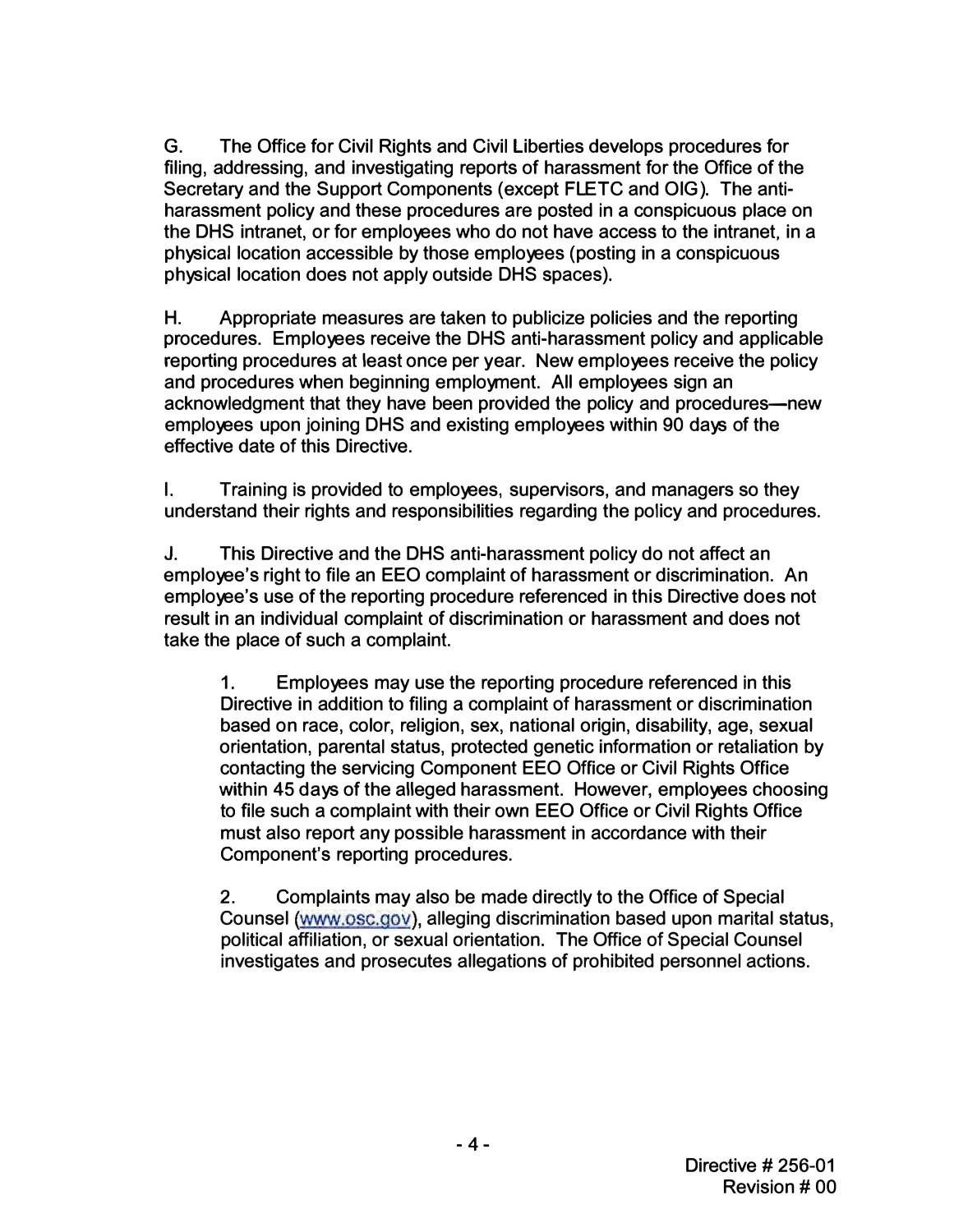# VI. Questions

Address any questions or concerns regarding this Directive to the Deputy Officer for EEO Programs, in the Office for Civil Rights and Civil Liberties.

 $3/1/09$ 

Elatrie C. Duke Under Secretary for Management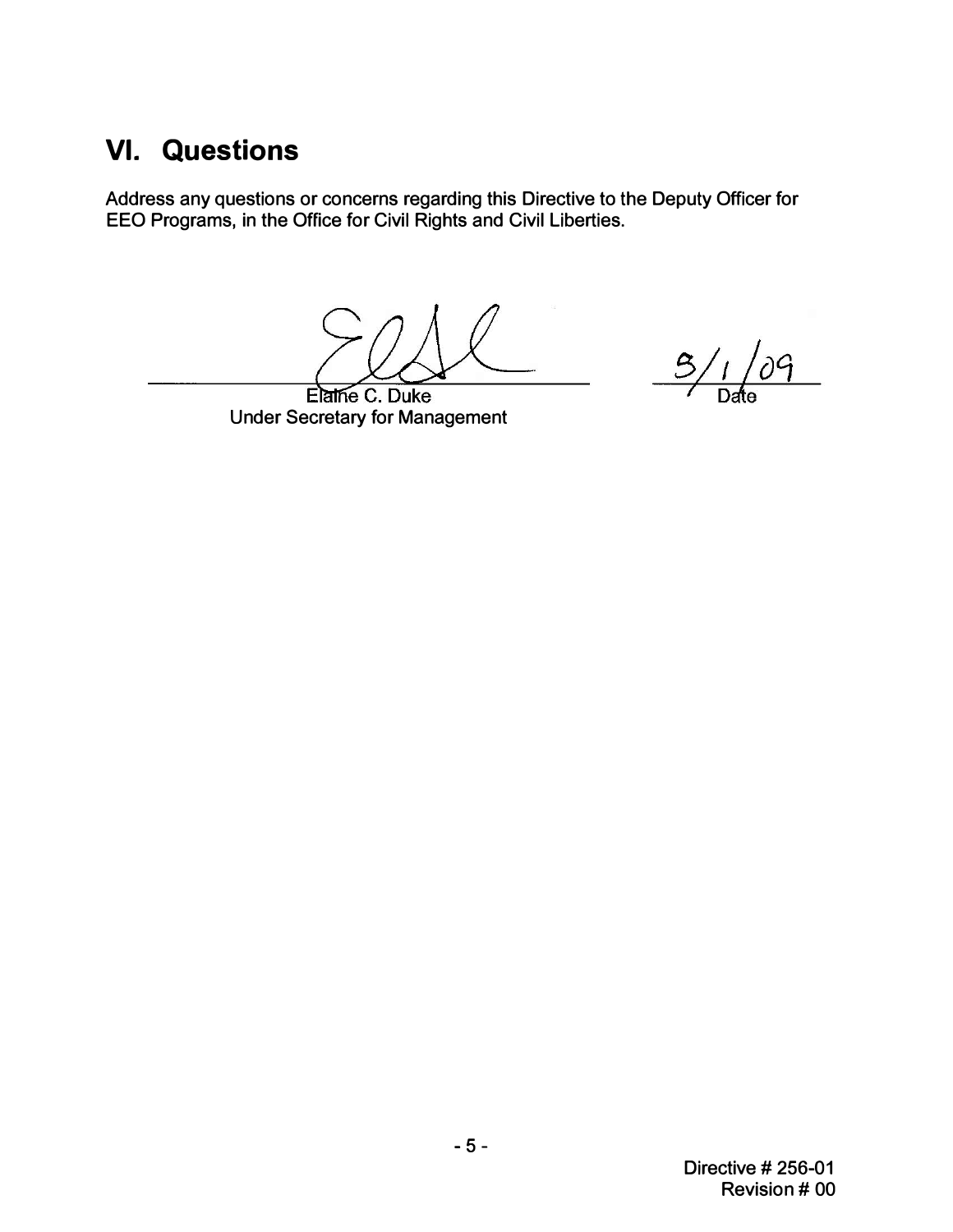### <span id="page-5-0"></span>ATTACHMENT 1

### ANTI-HARASSMENT POLICY

It is the policy of the Department of Homeland Security (DHS) to maintain a work environment free from harassment.

Prohibited harassment includes, but is not limited to, unwelcome conduct, whether verbal, nonverbal, or physical conduct that has the purpose or effect of unreasonably interfering with an individual's work performance or creating an intimidating, offensive, or hostile environment on the basis of an individual's race, color, religion, sex, sexual orientation, national origin, age, disability, marital status, parental status, political affiliation, or any other basis protected by law. Among the types of unwelcome conduct prohibited by this policy are epithets, slurs, stereotyping, intimidating acts, and the circulation or posting of written or graphic materials that show hostility toward individuals because of their protected status. Acts of physical violence, and actual, implied, or veiled threats of violence, are forms of prohibited harassment. Any form or manner of threatening or provoking remarks or threatening gestures in the workplace is prohibited. DHS prohibits harassment even if it does not rise to the level of actionable harassment under the law. Although a single utterance or act may not rise to a level that may be actionable under the law, it still has no place at DHS.

This policy prohibits harassment by or of any employee, supervisor, manager, contractor, vendor, applicant, or other individual with whom DHS employees come into contact by virtue of their work for DHS.

### Sexual Harassment

Sexual harassment is a form of prohibited harassment. Harassing conduct is often, but not always, sexual in nature. DHS's policy forbids harassment based on gender regardless of whether the offensive conduct is sexual in nature or whether the individual engaged in harassment and the individual being harassed are of the same gender. Unwelcome sexual advances, requests for sexual favors, and other verbal, nonverbal or physical conduct of based on gender (whether or not it is of a sexual nature) constitute sexual harassment when:

a. Submission to such conduct is either an explicit or implicit term or condition of employment;

b. Submission to or rejection of the conduct is used as a basis for making employment decisions; or

c. The conduct has the purpose or effect of unreasonably interfering with an individual's work performance or creates an intimidating, offensive, or hostile environment.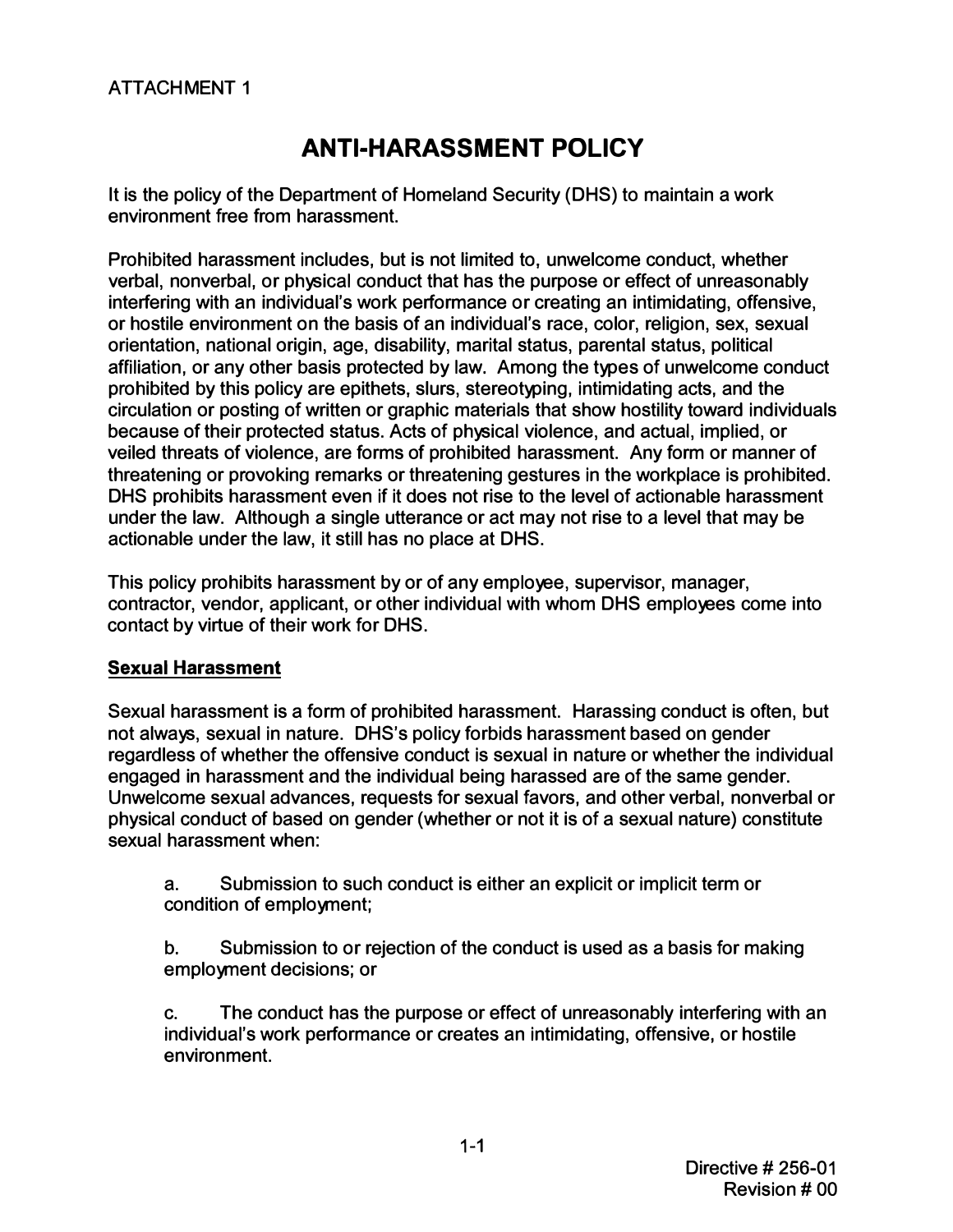Examples of gender-based harassment forbidden by this policy include: (1) offensive sexually-oriented verbal kidding, teasing or jokes; (2) repeated unwanted sexual flirtations, advances, or propositions, (3) continued or repeated verbal abuse of a sexual nature; (4) graphic or degrading comments about an individual's appearance or sexual activity; (5) offensive visual conduct, including leering, making sexual gestures, the display of offensive sexually suggestive objects or pictures, cartoons or posters; (6) unwelcome pressure for sexual activity; (7) offensively suggestive or obscene letters, notes, or invitations; or (8) offensive physical contact such as patting, grabbing, pinching, or brushing against another's body.

### Employee Responsibilities

Everyone at DHS is responsible to help keep our workplace free from prohibited discrimination or harassment.

Everyone is expected to avoid any behavior or conduct that could reasonably be interpreted as prohibited harassment; no employees, regardless of title or position, are exempt from the requirements of this policy. Employees are encouraged to inform any person who engages in harassing conduct in the workplace that the conduct is unwelcome. Supervisors and managers are required to report any harassment they observe in accordance with the reporting procedure below.

### Reporting Procedures

Any person who believes that he or she has been subjected to or witnessed harassment in violation of this policy should report the matter promptly to his/her first or second-line supervisor, to another management official in his or her chain of command, to

**Component fills in contact information**, or to the Equal Employment Opportunity (EEO) or Civil Rights Office servicing the applicable Component. If you are not promptly contacted by an investigator regarding your report, please notify **EXECO EXECO EXECO EXECO EXECUTE:** [Components fill in contact information for a supervisor or contact of last resort].

### Policy Against Retaliation

DHS does not tolerate retaliation against any individuals for reporting harassment or assisting another individual in reporting harassment, for providing information related to such a report, for filing an EEO complaint, or for opposing conduct that they believe is unlawfully discriminatory or harassing. Any person who believes he or she has been subject to retaliation reports the conduct using the same reporting procedures as for complaints of harassment.